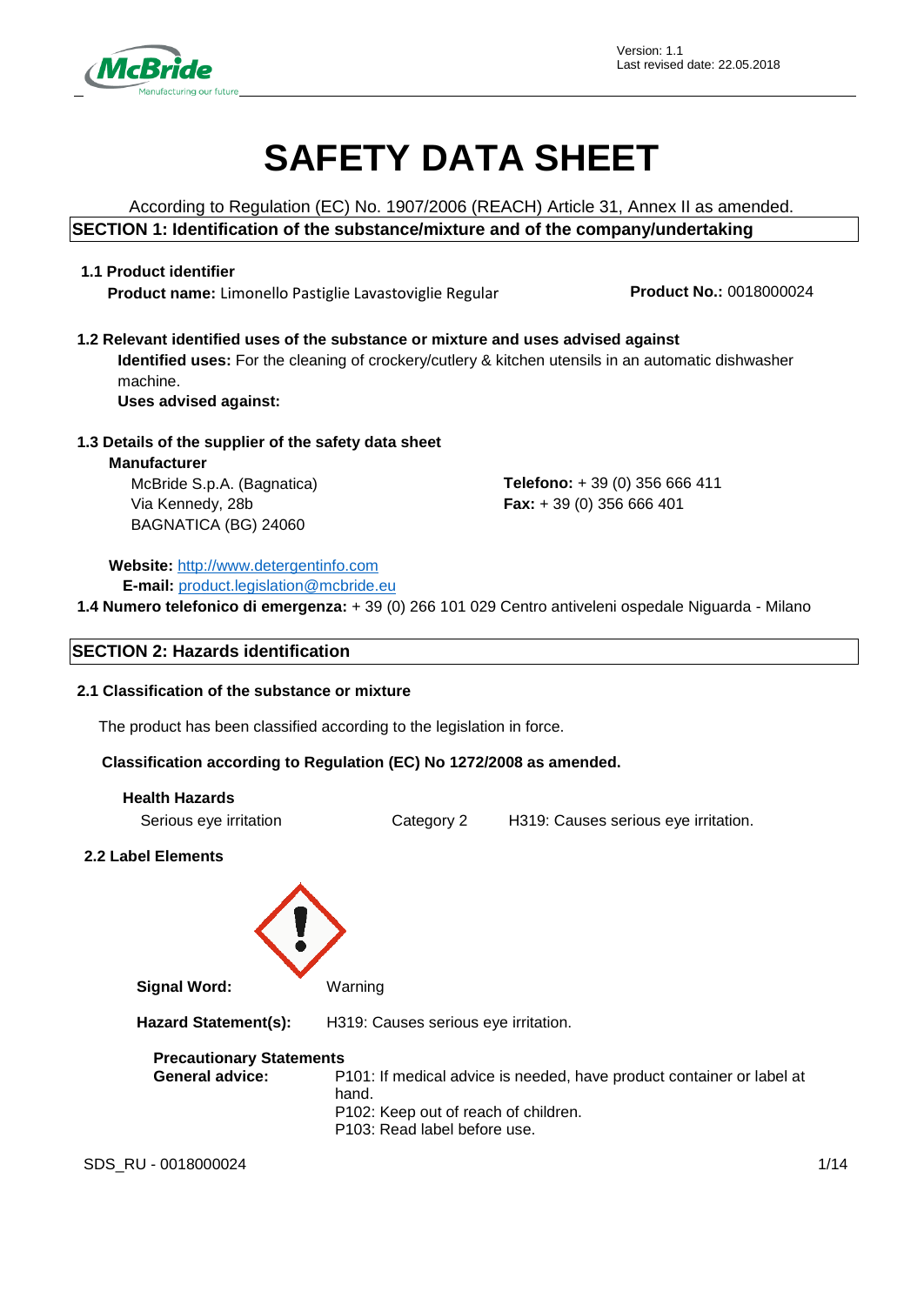

**Prevention:** P264: Wash hands thoroughly after handling.

**Response:** P305+P351+P338: IF IN EYES: Rinse cautiously with water for several minutes. Remove contact lenses, if present and easy to do. Continue rinsing.

P337+P313: If eye irritation persists: Get medical advice/attention.

**AISE:**



**Chemical composition according to Reg. 648/2004**  5%-15%: Oxygen-Based Bleaching Agents <5%: Non-Ionic Surfactants, Polycarboxylates Other Components: Enzymes, Perfumes

**2.3 Other hazards** No data available.

### **SECTION 3: Composition/information on ingredients**

### **3.2 Mixtures**

**General information:** No data available.

| <b>Chemical name</b>                                           | <b>Concentration</b> | <b>CAS-No.</b> | <b>IEC No.</b> | <b>REACH</b><br><b>Registration No.</b> | M-<br><b>Factor:</b> | <b>Notes</b> |
|----------------------------------------------------------------|----------------------|----------------|----------------|-----------------------------------------|----------------------|--------------|
| SODIUM CARBONATE                                               | $20 - 50\%$          | 497-19-8       | 207-838-8      | 01-2119485498-19                        |                      |              |
| SODIUM CARBONATE<br><b>PEROXIDE</b>                            | $10 - 20\%$          | 15630-89-4     | 239-707-6      | 01-2119457268-30                        |                      |              |
| ALCOHOLS, C12-14,<br><b>ETHOXYLATED</b><br><b>PROPOXYLATED</b> | $1 - 5\%$            | 68439-51-0     |                | No data available.                      |                      |              |
| <b>SODIUM SILICATE</b><br>(MOLAR RATIO 2.6-3.2)                | $1 - 5\%$            | 1344-09-8      | 215-687-4      | 01-2119448725-31                        |                      |              |

\* All concentrations are percent by weight unless ingredient is a gas. Gas concentrations are in percent by volume.

# This substance has workplace exposure limit(s).

### **Classification**

| <b>Chemical name</b> | Classification      | <b>Notes</b> |
|----------------------|---------------------|--------------|
| SODIUM CARBONATE     | Eye Irrit.: 2: H319 | No data      |
|                      |                     | available.   |
|                      |                     |              |
| SODIUM CARBONATE     | Ox. Sol.: 3: H272   |              |
| <b>PEROXIDE</b>      | Acute Tox.: 4: H302 |              |
|                      | Eye Dam.: 1: H318   |              |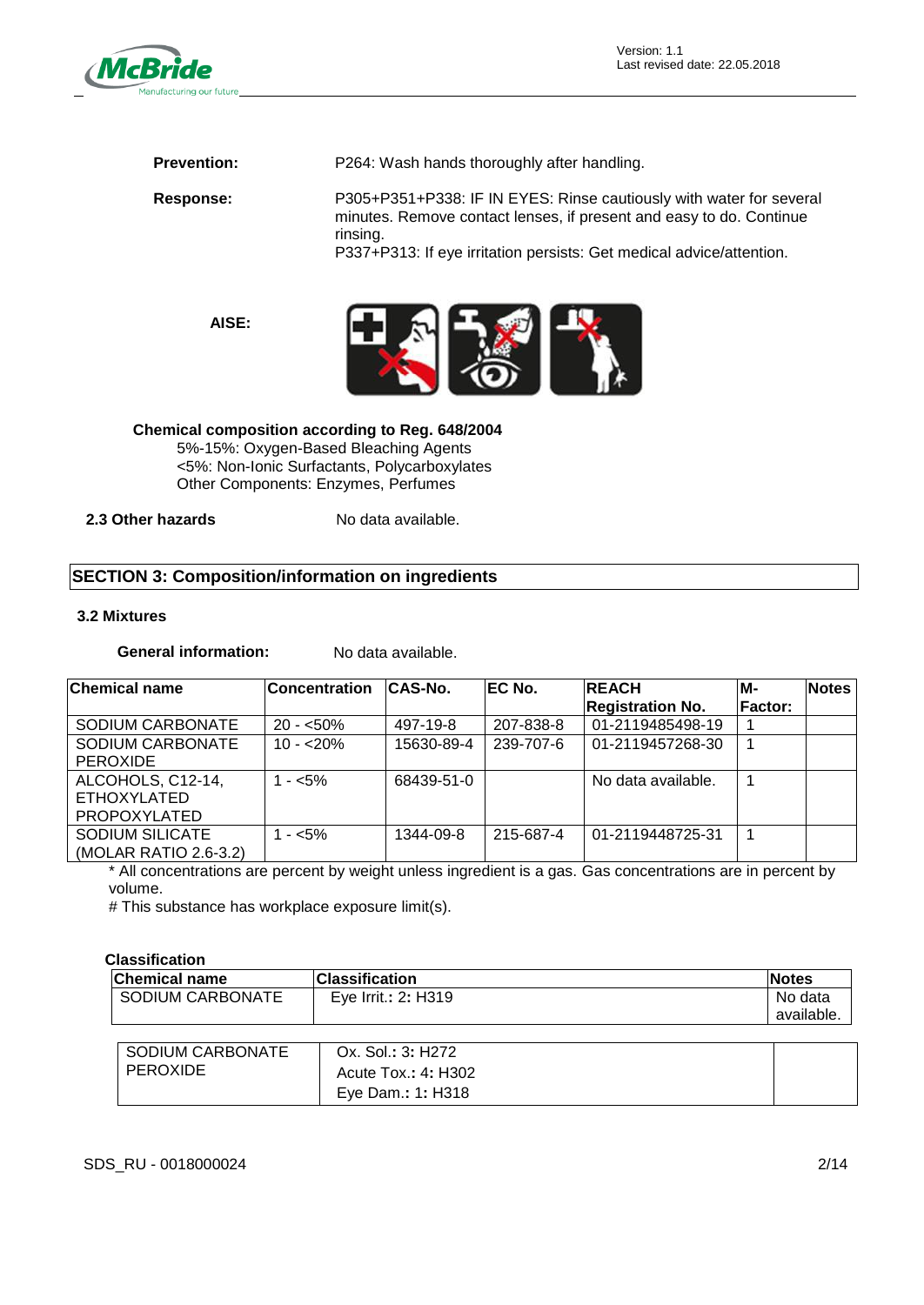

| ALCOHOLS, C12-14,<br>ETHOXYLATED<br>PROPOXYLATED | Eye Irrit.: 2: H319<br>Acute Tox.: 4: H302<br>Aquatic Chronic: 3: H412 |  |
|--------------------------------------------------|------------------------------------------------------------------------|--|
| <b>SODIUM SILICATE</b><br>(MOLAR RATIO 2.6-3.2)  | Skin Irrit.: 2: H315<br>Eye Irrit.: 2: H319<br>STOT SE: 3: H335        |  |

The full text for all H-statements is displayed in section 16. CLP: Regulation No. 1272/2008.

## **SECTION 4: First aid measures**

| 4.1 Description of first aid measures<br>Inhalation:                       | Move to fresh air.                                                                                                                                                                  |
|----------------------------------------------------------------------------|-------------------------------------------------------------------------------------------------------------------------------------------------------------------------------------|
| <b>Skin Contact:</b>                                                       | Flush skin thoroughly with water.                                                                                                                                                   |
| Eye contact:                                                               | Immediately flush with plenty of water for up to 15 minutes. Remove any<br>contact lenses and open eyes wide apart. Get medical attention if irritation<br>persists after washing.  |
| Ingestion:                                                                 | Rinse mouth thoroughly. Do NOT induce vomiting. Seek medical attention.                                                                                                             |
| 4.2 Most important symptoms<br>and effects, both acute and<br>delayed:     | Mildly irritating to skin with prolonged exposure. Causes serious eye<br><i>irritation.</i>                                                                                         |
| Hazards:                                                                   | 4.3 Indication of any immediate medical attention and special treatment needed<br>No special precautionary health measures should be needed under<br>anticipated conditions of use. |
| <b>Treatment:</b>                                                          | Get medical attention if symptoms occur.                                                                                                                                            |
| <b>SECTION 5: Firefighting measures</b>                                    |                                                                                                                                                                                     |
| <b>General Fire Hazards:</b>                                               | No unusual fire or explosion hazards noted.                                                                                                                                         |
| 5.1 Extinguishing media<br>Suitable extinguishing<br>media:                | Extinguish with foam, carbon dioxide, dry powder or water fog.                                                                                                                      |
| <b>Unsuitable extinguishing</b><br>media:                                  | Do not use water jet as an extinguisher, as this will spread the fire.                                                                                                              |
| 5.2 Special hazards arising<br>from the substance or<br>mixture:           | During fire, gases hazardous to health may be formed.                                                                                                                               |
| 5.3 Advice for firefighters<br><b>Special fire fighting</b><br>procedures: | Wear self-contained breathing apparatus and protective clothing.                                                                                                                    |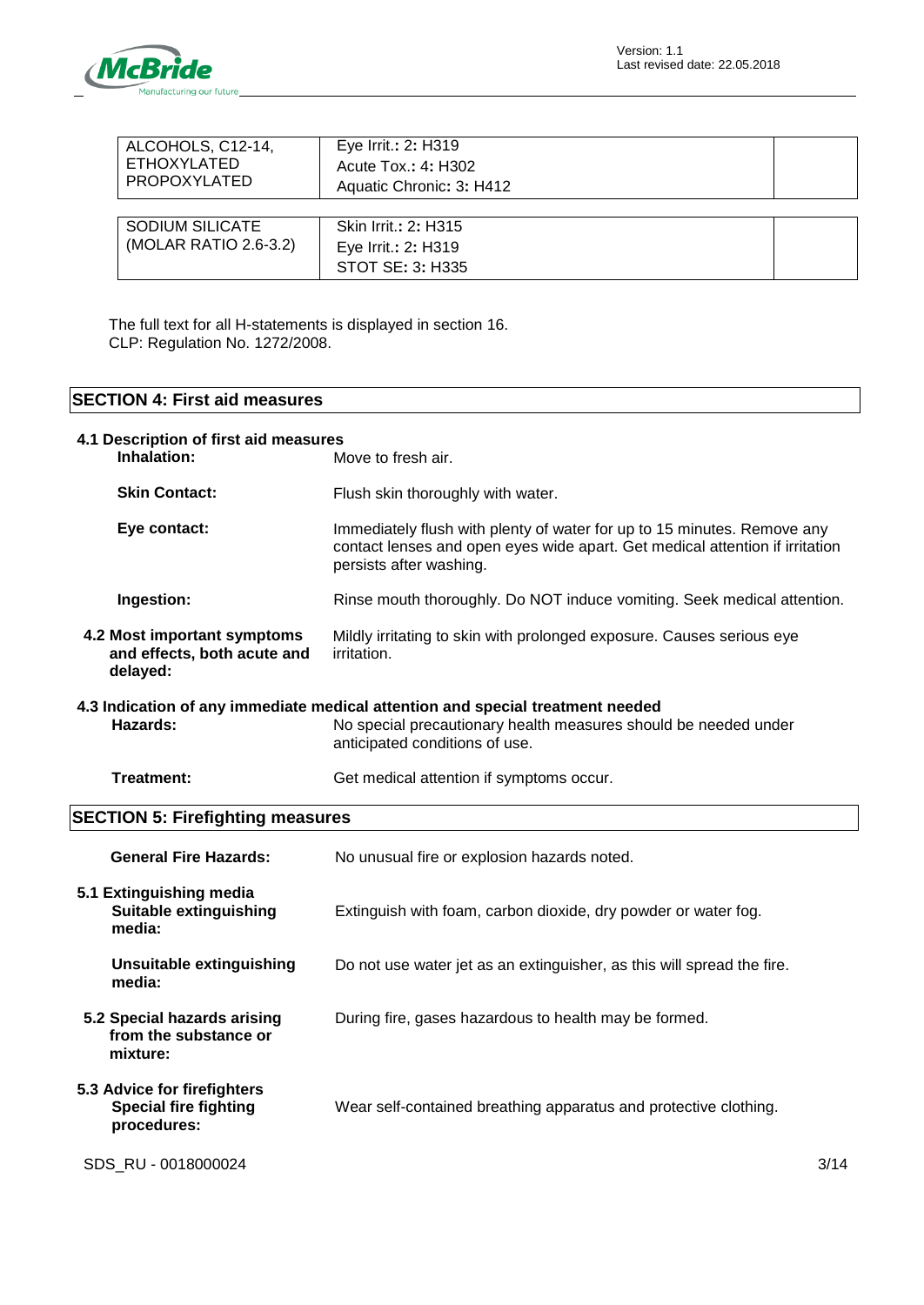

| <b>Special protective</b><br>equipment for fire-fighters:                      | Self-contained breathing apparatus and full protective clothing must be<br>worn in case of fire.                                                                                                                                                       |  |
|--------------------------------------------------------------------------------|--------------------------------------------------------------------------------------------------------------------------------------------------------------------------------------------------------------------------------------------------------|--|
| <b>SECTION 6: Accidental release measures</b>                                  |                                                                                                                                                                                                                                                        |  |
| 6.1 Personal precautions,<br>protective equipment and<br>emergency procedures: | Avoid contact with eyes and prolonged or repeated contact with skin.                                                                                                                                                                                   |  |
| <b>6.2 Environmental Precautions:</b>                                          | Avoid release to the environment. Do not contaminate water sources or<br>sewer. Prevent further leakage or spillage if safe to do so.                                                                                                                  |  |
| 6.3 Methods and material for<br>containment and cleaning<br>up:                | Avoid dust formation. Sweep or scoop up and remove.                                                                                                                                                                                                    |  |
| 6.4 Reference to other<br>sections:                                            | See Section 8 of the SDS for Personal Protective Equipment.                                                                                                                                                                                            |  |
| <b>SECTION 7: Handling and storage:</b>                                        |                                                                                                                                                                                                                                                        |  |
| 7.1 Precautions for safe<br>handling:                                          | Provide adequate ventilation. Avoid contact with eyes. Avoid contact with<br>skin. No specific hygiene procedures noted, but good personal hygiene<br>practices are always advisable, especially when working with chemicals.<br>Use only as directed. |  |
| 7.2 Conditions for safe storage,<br>including any<br>incompatibilities:        | Store away from incompatible materials. Store in original tightly closed<br>container.                                                                                                                                                                 |  |
| 7.3 Specific end use(s):                                                       | For the cleaning of crockery/cutlery & kitchen utensils in an automatic<br>dishwasher machine.                                                                                                                                                         |  |
| <b>SECTION 8: Exposure controls/personal protection</b>                        |                                                                                                                                                                                                                                                        |  |

## **8.1 Control Parameters**

**Occupational Exposure Limits**

| 8.2 Exposure controls<br><b>Appropriate Engineering</b><br>Controls: | No data available.                                                                                                                                                                                                                                                 |
|----------------------------------------------------------------------|--------------------------------------------------------------------------------------------------------------------------------------------------------------------------------------------------------------------------------------------------------------------|
|                                                                      | Individual protection measures, such as personal protective equipment                                                                                                                                                                                              |
| <b>General information:</b>                                          | Do not eat, drink or smoke when using the product. Use personal protective<br>equipment as required. Personal protection equipment should be chosen<br>according to the CEN standards and in discussion with the supplier of the<br>personal protective equipment. |
| <b>Eye/face protection:</b>                                          | Use approved safety goggles or face shield.                                                                                                                                                                                                                        |
| <b>Skin protection</b><br><b>Hand Protection:</b>                    | Use suitable protective gloves if risk of skin contact.                                                                                                                                                                                                            |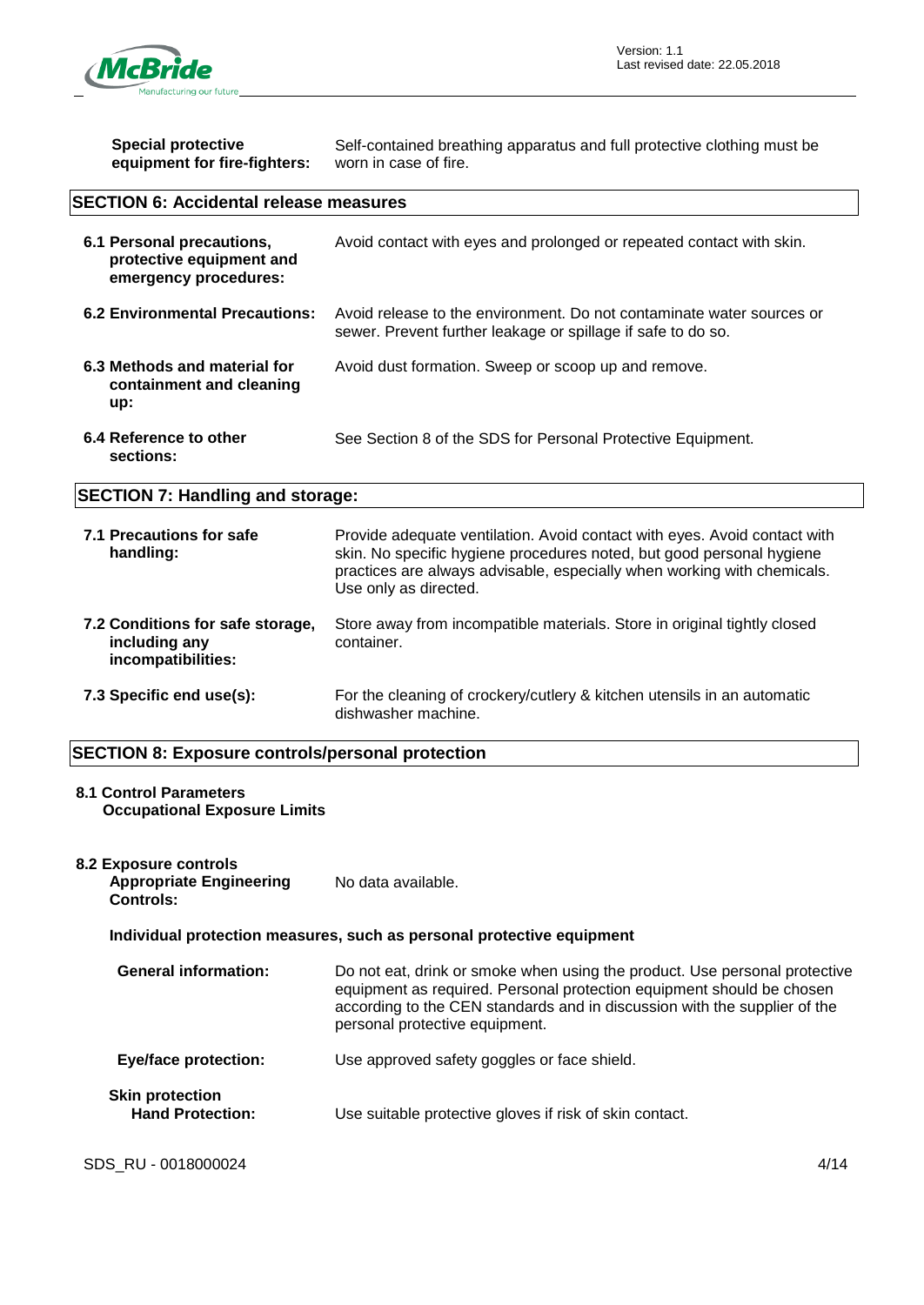

| Other:                         | No data available.                                                                         |
|--------------------------------|--------------------------------------------------------------------------------------------|
| <b>Respiratory Protection:</b> | Avoid breathing dust.                                                                      |
| <b>Hygiene measures:</b>       | Avoid contact with eyes. Avoid contact with skin. Wash hands thoroughly<br>after handling. |
| <b>Environmental Controls:</b> | No eSDS available.                                                                         |
|                                |                                                                                            |

### **SECTION 9: Physical and chemical properties**

### **9.1 Information on basic physical and chemical properties**

| Appearance                               |                    |
|------------------------------------------|--------------------|
| <b>Physical state:</b>                   | solid              |
| Form:                                    | solid              |
| Color:                                   | White, Green       |
| Odor:                                    | citrus - lemon     |
| <b>Odor Threshold:</b>                   | No data available. |
| pH:                                      | 10,50              |
| <b>Melting Point:</b>                    | No data available. |
| <b>Boiling Point:</b>                    | No data available. |
| <b>Flash Point:</b>                      | No data available. |
| <b>Evaporation Rate:</b>                 | No data available. |
| Flammability (solid, gas):               | No data available. |
| Flammability Limit - Upper (%):          | No data available. |
| Flammability Limit - Lower (%):          | No data available. |
| Vapor pressure:                          | No data available. |
| Vapor density (air=1):                   | No data available. |
| Density:                                 | No data available. |
| <b>Relative density:</b>                 | No data available. |
| Solubility(ies)                          |                    |
| <b>Solubility in Water:</b>              | No data available. |
| Solubility (other):                      | No data available. |
| Partition coefficient (n-octanol/water): | No data available. |
| <b>Autoignition Temperature:</b>         | No data available. |
| <b>Decomposition Temperature:</b>        | No data available. |
| SADT:                                    | No data available. |
| <b>Viscosity:</b>                        | No data available. |
| <b>Explosive properties:</b>             | No data available. |
| <b>Oxidizing properties:</b>             | No data available. |

## **SECTION 10: Stability and reactivity**

| <b>10.1 Reactivity:</b>         | Stable under normal temperature conditions and recommended use. |      |
|---------------------------------|-----------------------------------------------------------------|------|
| <b>10.2 Chemical Stability:</b> | Material is stable under normal conditions.                     |      |
| SDS_RU - 0018000024             |                                                                 | 5/14 |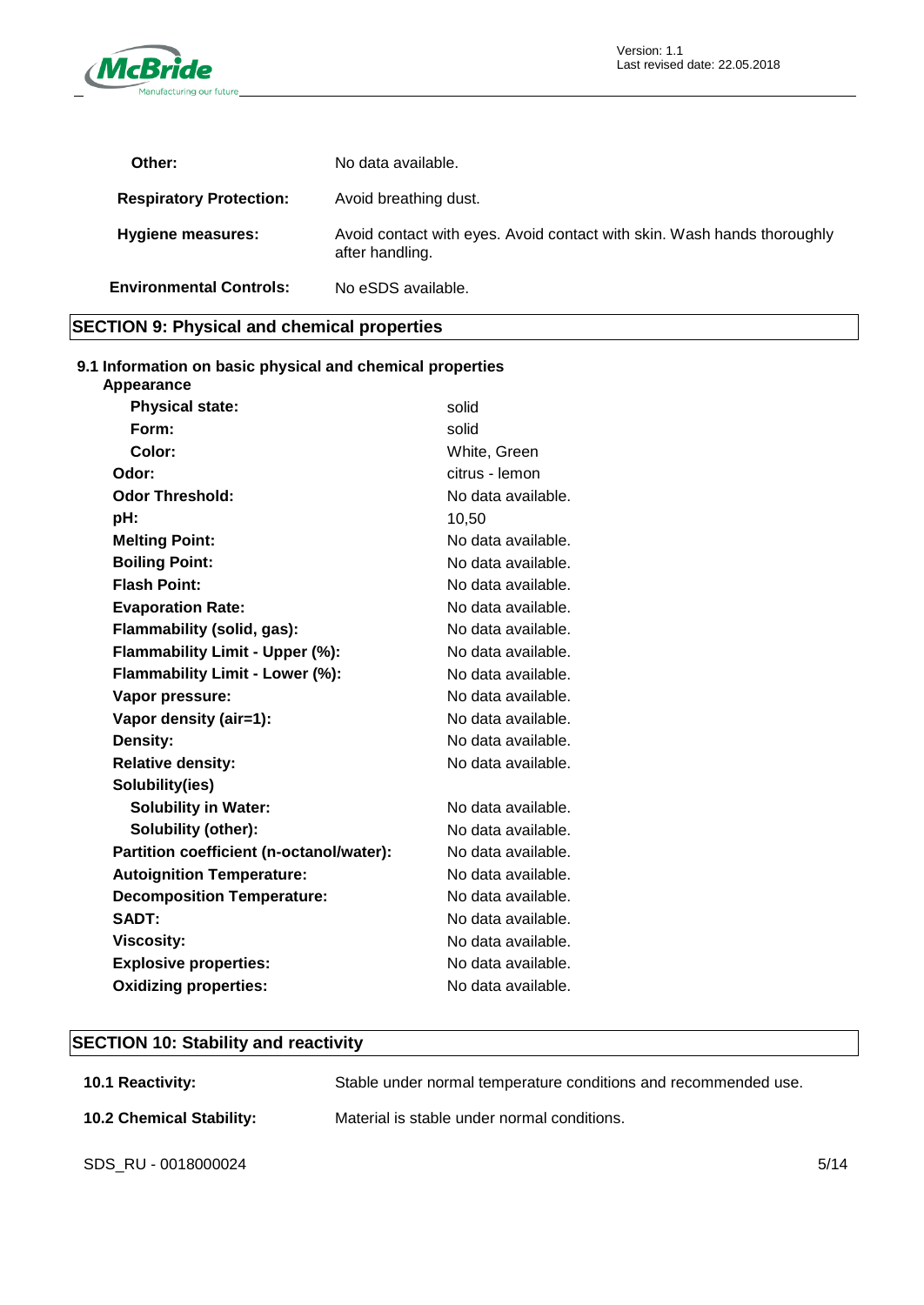

| 10.3 Possibility of hazardous<br>reactions:      | None under normal conditions.                                     |
|--------------------------------------------------|-------------------------------------------------------------------|
| <b>10.4 Conditions to avoid:</b>                 | Avoid heat or contamination. Do not freeze. Avoid dust formation. |
| <b>10.5 Incompatible Materials:</b>              | Strong acids. Strong oxidizing substances. Strong bases.          |
| 10.6 Hazardous Decomposition<br><b>Products:</b> | By fire, toxic gases may be formed (COx, NOx).                    |

## **SECTION 11: Toxicological information**

| Information on likely routes of exposure<br>Inhalation: | None under normal conditions.                                            |
|---------------------------------------------------------|--------------------------------------------------------------------------|
| <b>Skin Contact:</b>                                    | Mildly irritating to skin with prolonged exposure.                       |
| Eye contact:                                            | Causes serious eye irritation.                                           |
| Ingestion:                                              | May be ingested by accident. Ingestion may cause irritation and malaise. |

### **11.1 Information on toxicological effects**

### **Acute toxicity**

| Oral                                                                   |                                                            |
|------------------------------------------------------------------------|------------------------------------------------------------|
| Product:                                                               | ATEmix: 5.389,990000 mg/kg                                 |
| Specified substance(s)                                                 |                                                            |
| SODIUM CARBONATE                                                       | No data available.                                         |
| SODIUM CARBONATE<br><b>PEROXIDE</b>                                    | LD 50 (Rat): 893,000000 mg/kg                              |
| ALCOHOLS, C12-14,<br><b>ETHOXYLATED</b>                                | No data available.                                         |
| <b>PROPOXYLATED</b><br><b>SODIUM SILICATE</b><br>(MOLAR RATIO 2.6-3.2) | No data available.                                         |
| Dermal                                                                 |                                                            |
| <b>Product:</b>                                                        | Not classified for acute toxicity based on available data. |
| Specified substance(s)                                                 |                                                            |
| SODIUM CARBONATE                                                       | No data available.                                         |
| SODIUM CARBONATE                                                       | No data available.                                         |
| <b>PEROXIDE</b>                                                        |                                                            |
| ALCOHOLS, C12-14,                                                      | No data available.                                         |
| <b>ETHOXYLATED</b>                                                     |                                                            |
| <b>PROPOXYLATED</b>                                                    |                                                            |
| <b>SODIUM SILICATE</b><br>(MOLAR RATIO 2.6-                            | No data available.                                         |
| 3.2)                                                                   |                                                            |
|                                                                        |                                                            |

## **Inhalation**

Not classified for acute toxicity based on available data.

### **Specified substance(s)**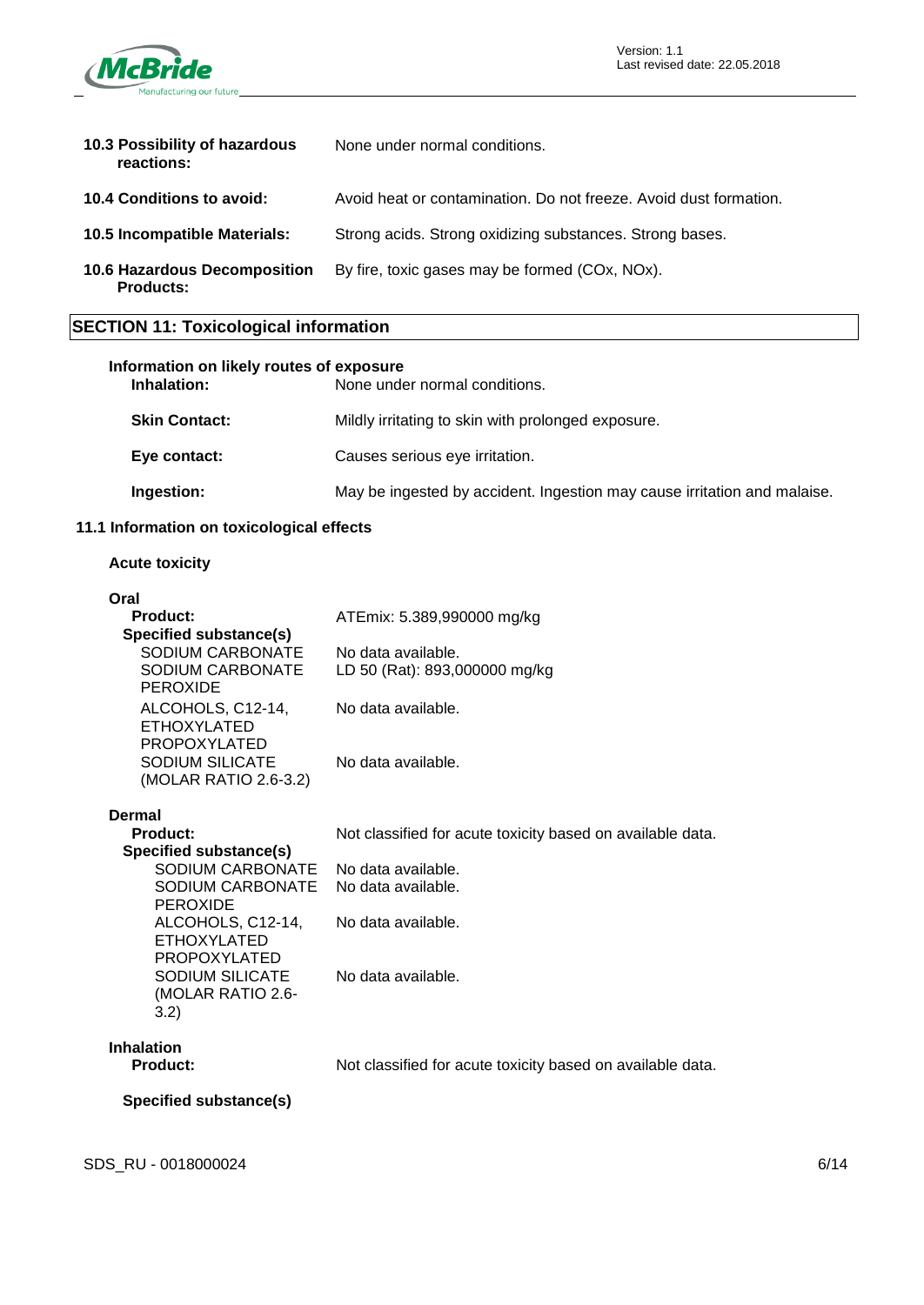

| SODIUM CARBONATE<br>SODIUM CARBONATE<br>PEROXIDE                                                                                                                                             | No data available.<br>No data available.                                             |
|----------------------------------------------------------------------------------------------------------------------------------------------------------------------------------------------|--------------------------------------------------------------------------------------|
| ALCOHOLS, C12-14,<br><b>ETHOXYLATED</b>                                                                                                                                                      | No data available.                                                                   |
| <b>PROPOXYLATED</b><br><b>SODIUM SILICATE</b><br>(MOLAR RATIO 2.6-3.2)                                                                                                                       | No data available.                                                                   |
| <b>Repeated dose toxicity</b><br><b>Product:</b>                                                                                                                                             | No data available.                                                                   |
| <b>Specified substance(s)</b><br>SODIUM CARBONATE<br>SODIUM CARBONATE                                                                                                                        | No data available.<br>No data available.                                             |
| <b>PEROXIDE</b><br>ALCOHOLS, C12-14,<br><b>ETHOXYLATED</b>                                                                                                                                   | No data available.                                                                   |
| <b>PROPOXYLATED</b><br><b>SODIUM SILICATE</b><br>(MOLAR RATIO 2.6-3.2)                                                                                                                       | No data available.                                                                   |
| <b>Skin Corrosion/Irritation:</b><br><b>Product:</b>                                                                                                                                         | Based on available data, the classification criteria are not met.                    |
| Specified substance(s)<br>SODIUM CARBONATE<br>SODIUM CARBONATE<br><b>PEROXIDE</b><br>ALCOHOLS, C12-14,<br><b>ETHOXYLATED</b><br>PROPOXYLATED<br>SODIUM SILICATE<br>(MOLAR RATIO 2.6-<br>3.2) | No data available.<br>No data available.<br>No data available.<br>No data available. |
| <b>Serious Eye Damage/Eye</b><br>Irritation:                                                                                                                                                 |                                                                                      |
| <b>Product:</b><br>Specified substance(s)                                                                                                                                                    | Causes serious eye irritation.                                                       |
| SODIUM CARBONATE<br>SODIUM CARBONATE<br><b>PEROXIDE</b>                                                                                                                                      | in vivo (Rabbit, 1,00 - 14,00 d): Irritating<br>No data available.                   |
| ALCOHOLS, C12-14,<br><b>ETHOXYLATED</b><br><b>PROPOXYLATED</b>                                                                                                                               | No data available.                                                                   |
| <b>SODIUM SILICATE</b><br>(MOLAR RATIO 2.6-<br>3.2)                                                                                                                                          | No data available.                                                                   |
| <b>Respiratory or Skin</b><br>Sensitization:<br><b>Product:</b>                                                                                                                              | Based on available data, the classification criteria are not met.                    |
| Specified substance(s)                                                                                                                                                                       |                                                                                      |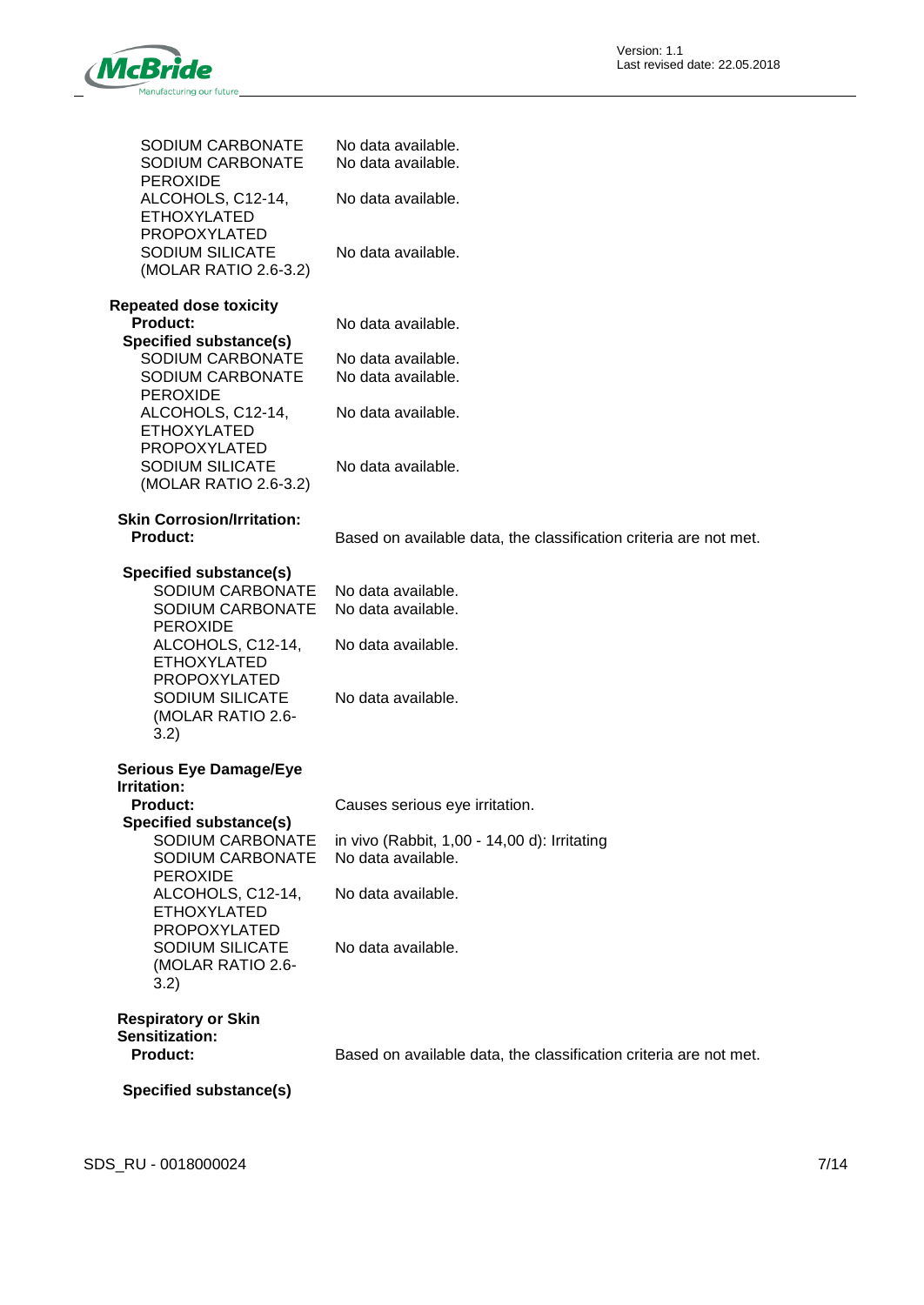

| <b>SODIUM CARBONATE</b><br>SODIUM CARBONATE<br><b>PEROXIDE</b>                    | No data available.<br>No data available.                          |
|-----------------------------------------------------------------------------------|-------------------------------------------------------------------|
| ALCOHOLS, C12-14,<br><b>ETHOXYLATED</b>                                           | No data available.                                                |
| <b>PROPOXYLATED</b><br><b>SODIUM SILICATE</b><br>(MOLAR RATIO 2.6-<br>3.2)        | No data available.                                                |
| <b>Germ Cell Mutagenicity</b>                                                     |                                                                   |
| In vitro<br><b>Product:</b>                                                       | Based on available data, the classification criteria are not met. |
| Specified substance(s)<br>SODIUM CARBONATE<br>SODIUM CARBONATE<br><b>PEROXIDE</b> | No data available.<br>No data available.                          |
| ALCOHOLS, C12-14,<br><b>ETHOXYLATED</b><br>PROPOXYLATED                           | No data available.                                                |
| <b>SODIUM SILICATE</b><br>(MOLAR RATIO 2.6-3.2)                                   | No data available.                                                |
| In vivo<br><b>Product:</b>                                                        | Based on available data, the classification criteria are not met. |
| Specified substance(s)<br>SODIUM CARBONATE<br>SODIUM CARBONATE<br><b>PEROXIDE</b> | No data available.<br>No data available.                          |
| ALCOHOLS, C12-14,<br><b>ETHOXYLATED</b><br>PROPOXYLATED                           | No data available.                                                |
| <b>SODIUM SILICATE</b><br>(MOLAR RATIO 2.6-3.2)                                   | No data available.                                                |
| Carcinogenicity<br><b>Product:</b>                                                | No data available.                                                |
| Specified substance(s)<br>SODIUM CARBONATE<br>SODIUM CARBONATE<br><b>PEROXIDE</b> | No data available.<br>No data available.                          |
| ALCOHOLS, C12-14,<br><b>ETHOXYLATED</b><br>PROPOXYLATED                           | No data available.                                                |
| <b>SODIUM SILICATE</b><br>(MOLAR RATIO 2.6-3.2)                                   | No data available.                                                |
| <b>Reproductive toxicity</b><br><b>Product:</b>                                   | No data available.                                                |
| <b>Specified substance(s)</b><br>SODIUM CARBONATE                                 | No data available.                                                |

SDS\_RU - 0018000024 8/14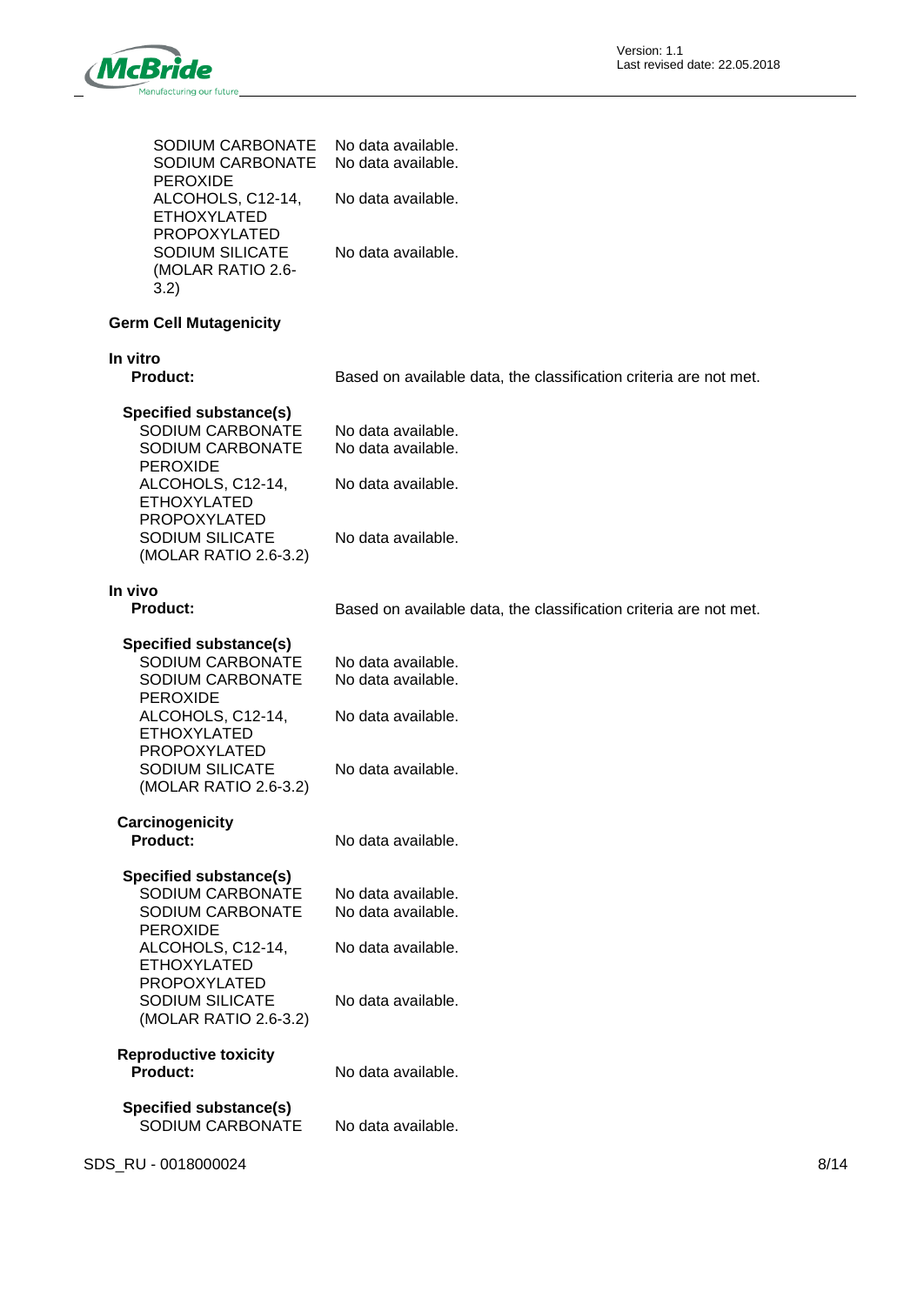

| SODIUM CARBONATE                                                                                                                                                                                       | No data available.                                                                   |
|--------------------------------------------------------------------------------------------------------------------------------------------------------------------------------------------------------|--------------------------------------------------------------------------------------|
| <b>PEROXIDE</b><br>ALCOHOLS, C12-14,<br><b>ETHOXYLATED</b>                                                                                                                                             | No data available.                                                                   |
| PROPOXYLATED<br><b>SODIUM SILICATE</b><br>(MOLAR RATIO 2.6-3.2)                                                                                                                                        | No data available.                                                                   |
| <b>Specific Target Organ Toxicity - Single Exposure</b><br><b>Product:</b>                                                                                                                             | Based on available data, the classification criteria are not met.                    |
| Specified substance(s)<br>SODIUM CARBONATE<br>SODIUM CARBONATE<br><b>PEROXIDE</b><br>ALCOHOLS, C12-14,<br><b>ETHOXYLATED</b><br>PROPOXYLATED<br><b>SODIUM SILICATE</b><br>(MOLAR RATIO 2.6-3.2)        | No data available.<br>No data available.<br>No data available.<br>No data available. |
| <b>Specific Target Organ Toxicity - Repeated Exposure</b><br><b>Product:</b>                                                                                                                           | Based on available data, the classification criteria are not met.                    |
| <b>Specified substance(s)</b><br>SODIUM CARBONATE<br>SODIUM CARBONATE<br><b>PEROXIDE</b><br>ALCOHOLS, C12-14,<br><b>ETHOXYLATED</b><br>PROPOXYLATED<br><b>SODIUM SILICATE</b><br>(MOLAR RATIO 2.6-3.2) | No data available.<br>No data available.<br>No data available.<br>No data available. |
| <b>Aspiration Hazard</b><br><b>Product:</b>                                                                                                                                                            | Based on available data, the classification criteria are not met.                    |
| <b>Specified substance(s)</b><br>SODIUM CARBONATE<br>SODIUM CARBONATE<br><b>PEROXIDE</b><br>ALCOHOLS, C12-14,<br><b>ETHOXYLATED</b><br><b>PROPOXYLATED</b><br>SODIUM SILICATE<br>(MOLAR RATIO 2.6-3.2) | No data available.<br>No data available.<br>No data available.<br>No data available. |

## **SECTION 12: Ecological information**

### **12.1 Toxicity**

### **Acute toxicity**

**Fish**

Based on available data, the classification criteria are not met.

SDS\_RU - 0018000024 9/14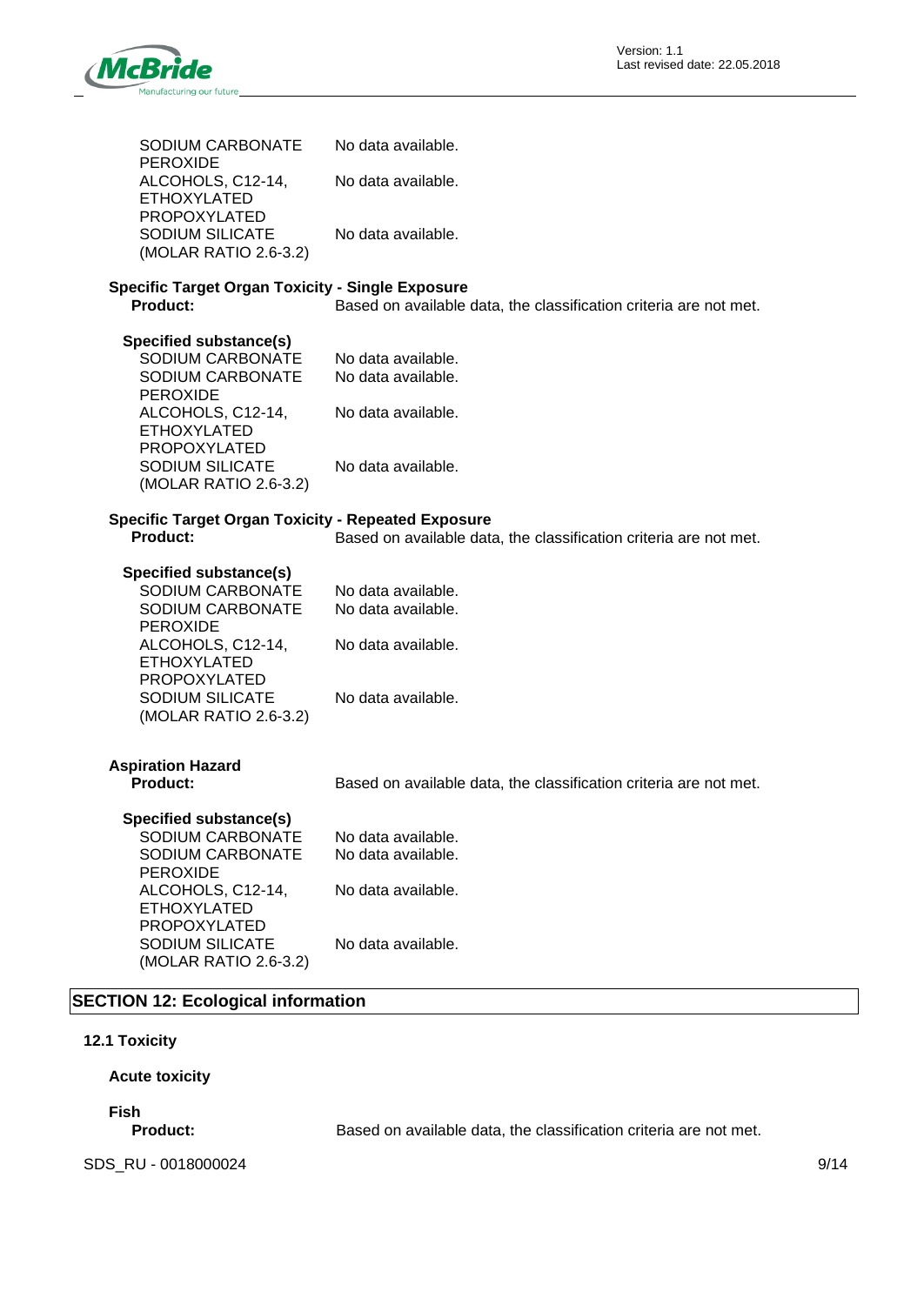

| <b>Specified substance(s)</b><br>SODIUM CARBONATE<br>SODIUM CARBONATE<br><b>PEROXIDE</b><br>ALCOHOLS, C12-14,<br><b>ETHOXYLATED</b><br><b>PROPOXYLATED</b><br><b>SODIUM SILICATE</b><br>(MOLAR RATIO 2.6-3.2) | No data available.<br>No data available.<br>No data available.<br>No data available. |       |
|---------------------------------------------------------------------------------------------------------------------------------------------------------------------------------------------------------------|--------------------------------------------------------------------------------------|-------|
| <b>Aquatic Invertebrates</b><br><b>Product:</b>                                                                                                                                                               | Based on available data, the classification criteria are not met.                    |       |
| <b>Specified substance(s)</b><br>SODIUM CARBONATE<br>SODIUM CARBONATE<br><b>PEROXIDE</b><br>ALCOHOLS, C12-14,<br><b>ETHOXYLATED</b><br><b>PROPOXYLATED</b><br><b>SODIUM SILICATE</b><br>(MOLAR RATIO 2.6-3.2) | No data available.<br>No data available.<br>No data available.<br>No data available. |       |
| <b>Chronic Toxicity</b>                                                                                                                                                                                       |                                                                                      |       |
| <b>Fish</b><br><b>Product:</b>                                                                                                                                                                                | No data available.                                                                   |       |
| Specified substance(s)<br>SODIUM CARBONATE<br>SODIUM CARBONATE<br><b>PEROXIDE</b><br>ALCOHOLS, C12-14,<br><b>ETHOXYLATED</b><br><b>PROPOXYLATED</b><br><b>SODIUM SILICATE</b><br>(MOLAR RATIO 2.6-3.2)        | No data available.<br>No data available.<br>No data available.<br>No data available. |       |
| <b>Aquatic Invertebrates</b><br><b>Product:</b>                                                                                                                                                               | No data available.                                                                   |       |
| Specified substance(s)<br>SODIUM CARBONATE<br>SODIUM CARBONATE<br><b>PEROXIDE</b><br>ALCOHOLS, C12-14,<br><b>ETHOXYLATED</b><br>PROPOXYLATED<br><b>SODIUM SILICATE</b><br>(MOLAR RATIO 2.6-3.2)               | No data available.<br>No data available.<br>No data available.<br>No data available. |       |
| <b>Toxicity to Aquatic Plants</b><br><b>Product:</b>                                                                                                                                                          | Based on available data, the classification criteria are not met.                    |       |
| <b>Specified substance(s)</b><br>SODIUM CARBONATE<br>SDS_RU - 0018000024                                                                                                                                      | No data available.                                                                   | 10/14 |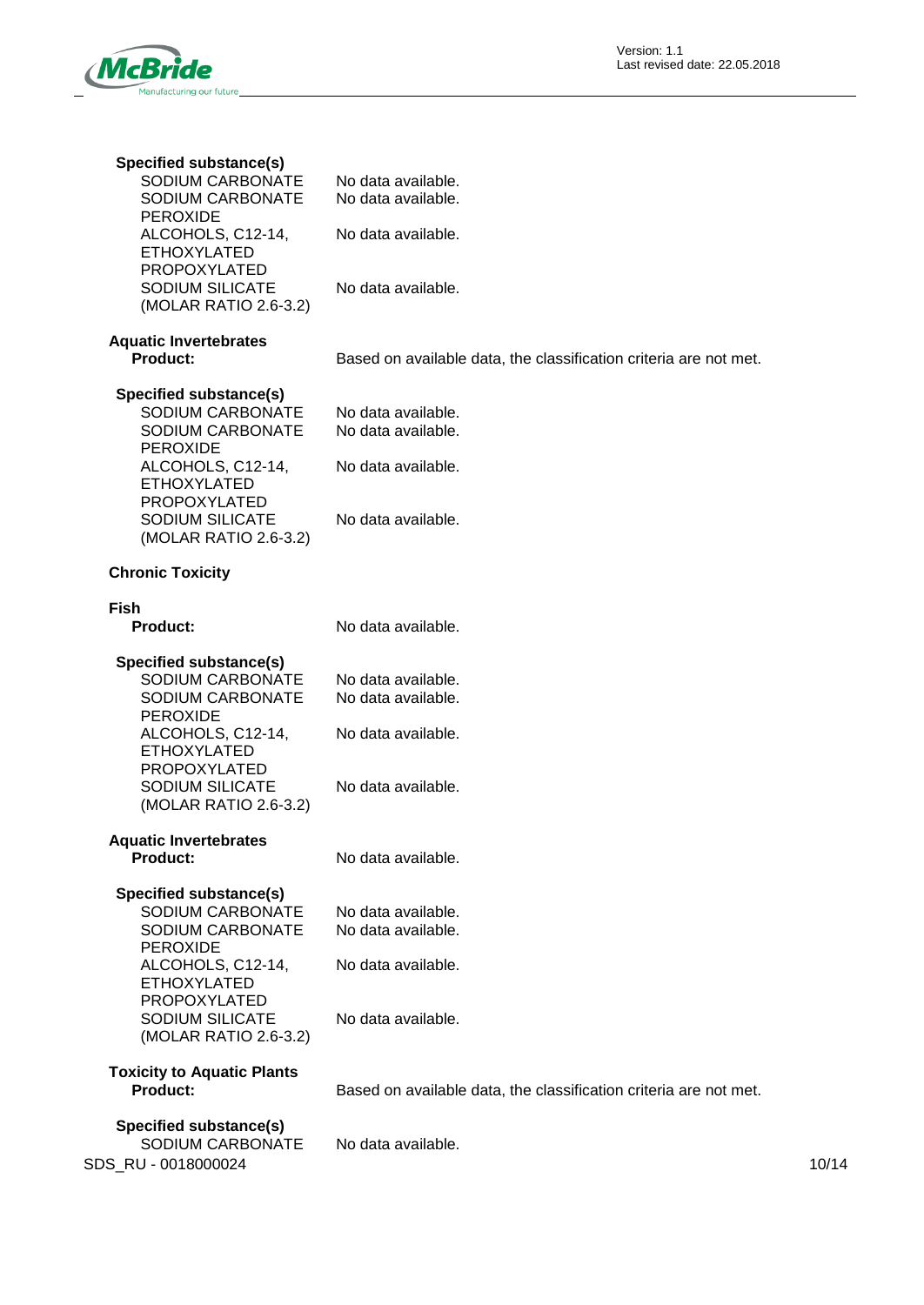

| SODIUM CARBONATE<br><b>PEROXIDE</b>                                               | No data available.                                                                                                                                                                                                                                                                                                                                                                                                                                                                                                 |
|-----------------------------------------------------------------------------------|--------------------------------------------------------------------------------------------------------------------------------------------------------------------------------------------------------------------------------------------------------------------------------------------------------------------------------------------------------------------------------------------------------------------------------------------------------------------------------------------------------------------|
| ALCOHOLS, C12-14,<br><b>ETHOXYLATED</b>                                           | No data available.                                                                                                                                                                                                                                                                                                                                                                                                                                                                                                 |
| <b>PROPOXYLATED</b><br>SODIUM SILICATE<br>(MOLAR RATIO 2.6-3.2)                   | No data available.                                                                                                                                                                                                                                                                                                                                                                                                                                                                                                 |
| 12.2 Persistence and Degradability                                                |                                                                                                                                                                                                                                                                                                                                                                                                                                                                                                                    |
| <b>Biodegradation</b><br>Product:                                                 | The surfactant(s) contained in this mixture comply with biodegradability<br>criteria as laid down in regulations (EC) No 648/2004 on detergents. Data to<br>support this assertion are held at the disposal of the competent authorities of<br>the member state. The other components of this mixture are either<br>environmentally inert or absorbed onto sewage and sediment etc or will<br>biodegrade to substances which are likely to be of low environmental impact<br>when the mixture is used as directed. |
| Specified substance(s)<br>SODIUM CARBONATE<br>SODIUM CARBONATE                    | No data available.<br>No data available.                                                                                                                                                                                                                                                                                                                                                                                                                                                                           |
| <b>PEROXIDE</b><br>ALCOHOLS, C12-14,<br><b>ETHOXYLATED</b>                        | No data available.                                                                                                                                                                                                                                                                                                                                                                                                                                                                                                 |
| <b>PROPOXYLATED</b><br><b>SODIUM SILICATE</b><br>(MOLAR RATIO 2.6-3.2)            | No data available.                                                                                                                                                                                                                                                                                                                                                                                                                                                                                                 |
| <b>BOD/COD Ratio</b><br><b>Product</b>                                            | No data available.                                                                                                                                                                                                                                                                                                                                                                                                                                                                                                 |
| Specified substance(s)<br>SODIUM CARBONATE<br>SODIUM CARBONATE<br><b>PEROXIDE</b> | No data available.<br>No data available.                                                                                                                                                                                                                                                                                                                                                                                                                                                                           |
| ALCOHOLS, C12-14,<br><b>ETHOXYLATED</b><br>PROPOXYLATED                           | No data available.                                                                                                                                                                                                                                                                                                                                                                                                                                                                                                 |
| SODIUM SILICATE<br>(MOLAR RATIO 2.6-3.2)                                          | No data available.                                                                                                                                                                                                                                                                                                                                                                                                                                                                                                 |
| 12.3 Bioaccumulative potential<br>Product:                                        | The product is not bioaccumulating.                                                                                                                                                                                                                                                                                                                                                                                                                                                                                |
| Specified substance(s)<br>SODIUM CARBONATE<br>SODIUM CARBONATE<br><b>PEROXIDE</b> | No data available.<br>No data available.                                                                                                                                                                                                                                                                                                                                                                                                                                                                           |
| ALCOHOLS, C12-14,<br><b>ETHOXYLATED</b><br>PROPOXYLATED                           | No data available.                                                                                                                                                                                                                                                                                                                                                                                                                                                                                                 |
| <b>SODIUM SILICATE</b><br>(MOLAR RATIO 2.6-3.2)                                   | No data available.                                                                                                                                                                                                                                                                                                                                                                                                                                                                                                 |
| 12.4 Mobility in soil:                                                            | No data available.                                                                                                                                                                                                                                                                                                                                                                                                                                                                                                 |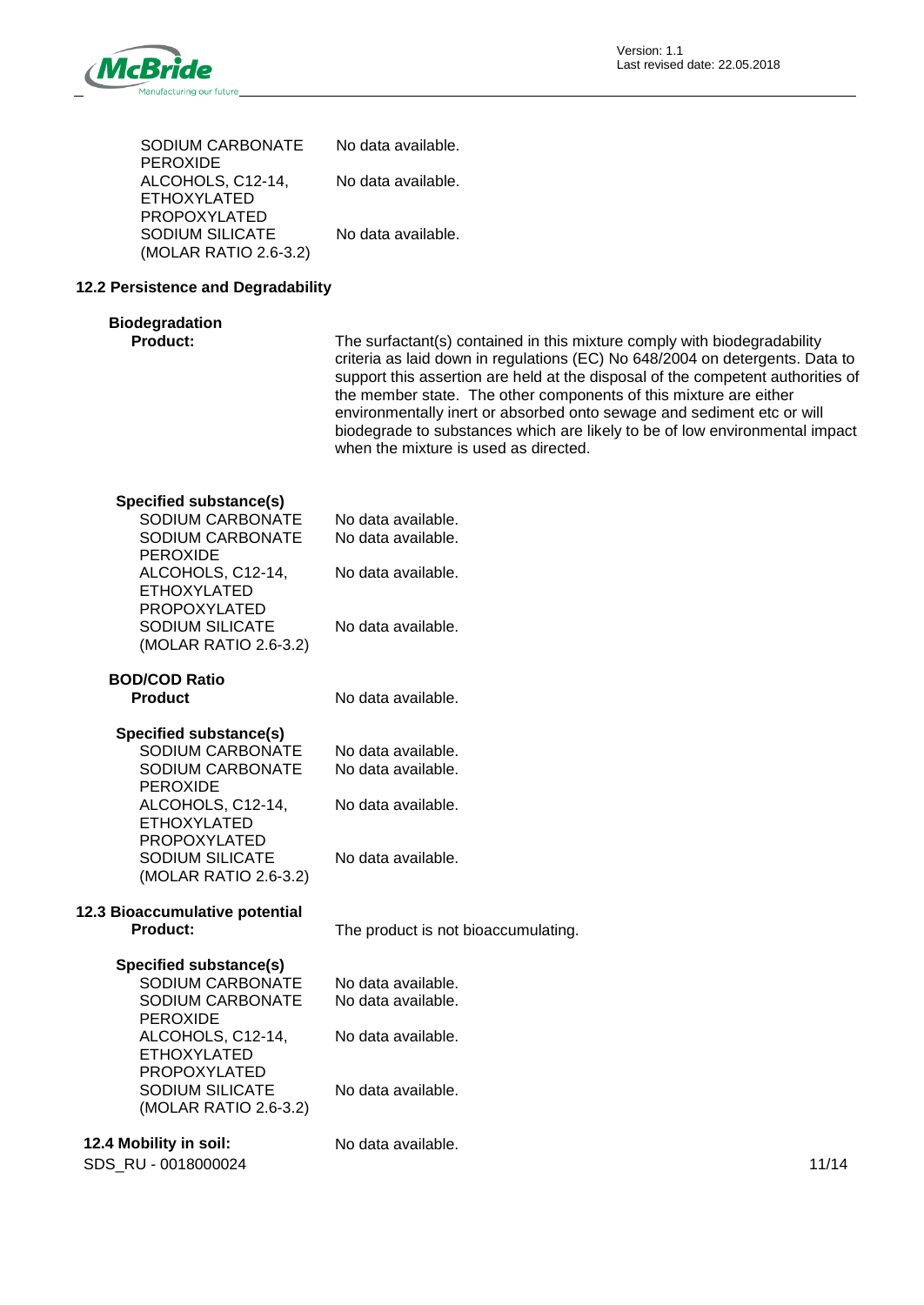

### **Known or predicted distribution to environmental compartments**

| SODIUM CARBONATE                          | No data available.                                                |
|-------------------------------------------|-------------------------------------------------------------------|
| SODIUM CARBONATE                          | No data available.                                                |
| <b>PEROXIDE</b>                           |                                                                   |
| ALCOHOLS, C12-14,<br><b>ETHOXYLATED</b>   | No data available.                                                |
| PROPOXYLATED                              |                                                                   |
| <b>SODIUM SILICATE</b>                    | No data available.                                                |
| (MOLAR RATIO 2.6-3.2)                     |                                                                   |
| 12.5 Results of PBT and vPvB              | Based on available data, the classification criteria are not met. |
| assessment:                               |                                                                   |
| SODIUM CARBONATE                          | No data available.                                                |
| SODIUM CARBONATE                          | No data available.                                                |
| <b>PEROXIDE</b>                           |                                                                   |
| ALCOHOLS, C12-14,                         | No data available.                                                |
| <b>ETHOXYLATED</b><br><b>PROPOXYLATED</b> |                                                                   |
| <b>SODIUM SILICATE</b>                    | No data available.                                                |
| (MOLAR RATIO 2.6-3.2)                     |                                                                   |
|                                           |                                                                   |
| 12.6 Other adverse effects:               | None known.                                                       |
| 12.7 Additional Information:              | No data available.                                                |
|                                           |                                                                   |

### **SECTION 13: Disposal considerations**

### **13.1 Waste treatment methods**

| <b>General information:</b> | Dispose of contents/container in accordance with local requirements for<br>domestic waste disposal. |
|-----------------------------|-----------------------------------------------------------------------------------------------------|
| Disposal methods:           | Wash before disposal. Dispose to controlled facilities.                                             |

### **SECTION 14: Transport information**

| <b>ADR</b>                                                                              |
|-----------------------------------------------------------------------------------------|
| Not regulated.                                                                          |
| <b>ADN</b>                                                                              |
| Not regulated.                                                                          |
| <b>RID</b>                                                                              |
| Not regulated.                                                                          |
| <b>IMDG</b>                                                                             |
| Not regulated.                                                                          |
| <b>IATA</b>                                                                             |
| Not regulated.                                                                          |
| 14.7 Transport in bulk according to Annex II of MARPOL and the IBC Code: not applicable |
|                                                                                         |

## **SECTION 15: Regulatory information**

### **15.1 Safety, health and environmental regulations/legislation specific for the substance or mixture:**

### **EU Regulations**

SDS\_RU - 0018000024 12/14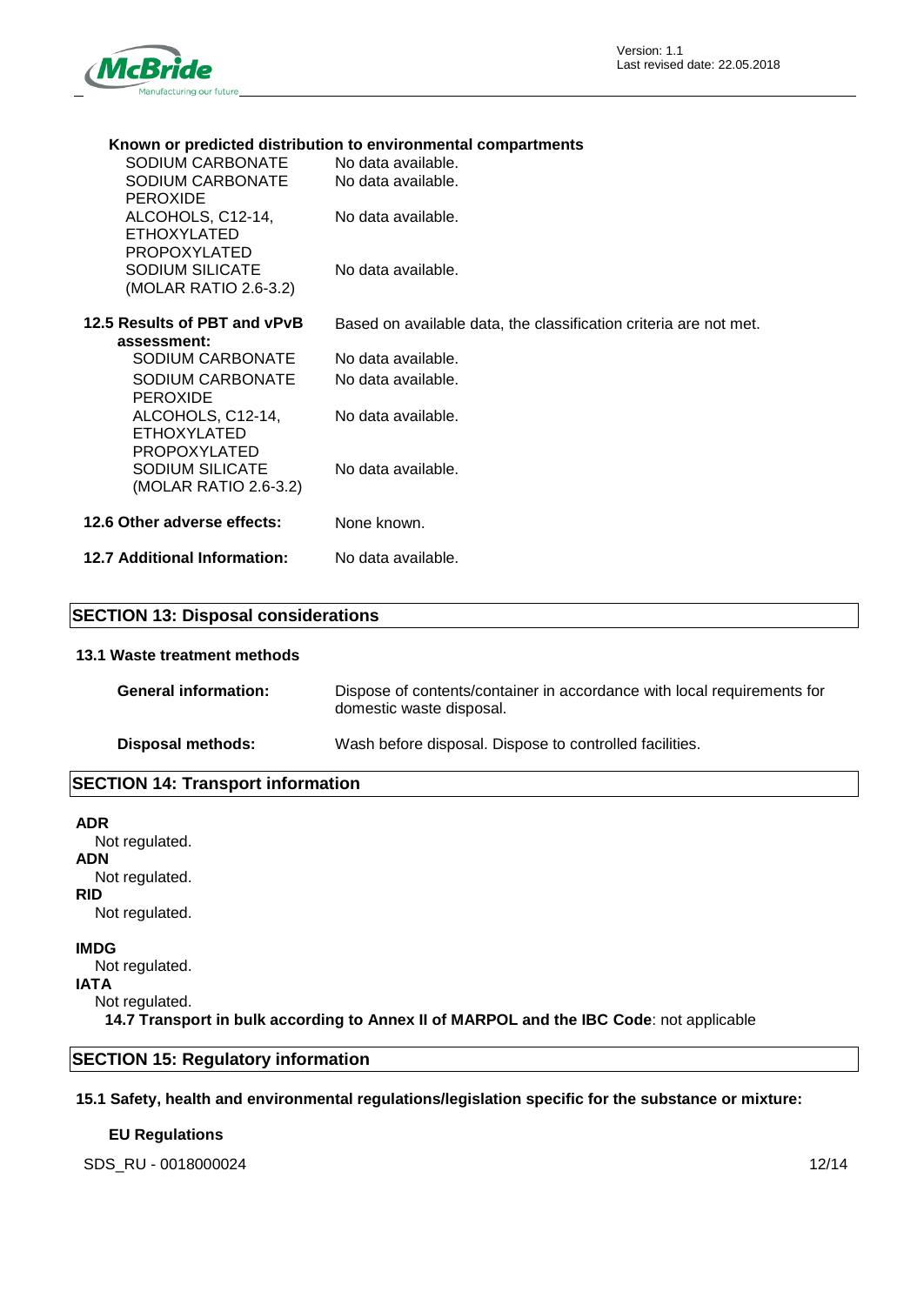

**Regulation (EC) No. 2037/2000 Substances that deplete the ozone layer:** none **Regulation (EC) No. 850/2004 on persistent organic pollutants:** none

**Regulation (EC) No. 689/2008 Import and export of dangerous chemicals:** none

**Regulation (EC) No. 1907/2006, REACH Annex XIV Substances subject to authorisation, as amended:**  none

**Regulation (EC) No. 1907/2006, REACH, Annex XVII Substances subject to restriction on marketing and use:** none

**Directive 2004/37/EC on the protection of workers from the risks related to exposure to carcinogens and mutagens at work.:** none

**Directive 92/85/EEC: on the safety and health of pregnant workers and workers who have recently given birth or are breast feeding.:** none

**Directive 96/82/EC (Seveso III): on the control of major accident hazards involving dangerous substances:** none

**EU. Regulation No. 166/2006 PRTR (Pollutant Release and Transfer Registry), Annex II: Pollutants:**  none

**Directive 98/24/EC on the protection of workers from the risks related to chemical agents at work:**  none

**15.2 Chemical safety assessment:**

No Chemical Safety Assessment has been carried out.

#### **International regulations**

**Montreal protocol**

**Stockholm convention**

**Rotterdam convention**

### **Kyoto protocol SECTION 16: Other information**

| <b>Revision Information:</b>                       | Not relevant.                                             |       |
|----------------------------------------------------|-----------------------------------------------------------|-------|
| <b>References</b>                                  |                                                           |       |
| <b>PBT</b>                                         | PBT: persistent, bioaccumulative and toxic substance.     |       |
| vPvB                                               | vPvB: very persistent and very bioaccumulative substance. |       |
| Key literature references and<br>sources for data: | No data available.                                        |       |
| Wording of the H-statements in section 2 and 3     |                                                           |       |
| H <sub>272</sub>                                   | May intensify fire; oxidizer.                             |       |
| H <sub>302</sub>                                   | Harmful if swallowed.                                     |       |
| H <sub>315</sub>                                   | Causes skin irritation.                                   |       |
| H <sub>3</sub> 18                                  | Causes serious eye damage.                                |       |
| H <sub>3</sub> 19                                  | Causes serious eye irritation.                            |       |
| SDS RU - 0018000024                                |                                                           | 13/14 |